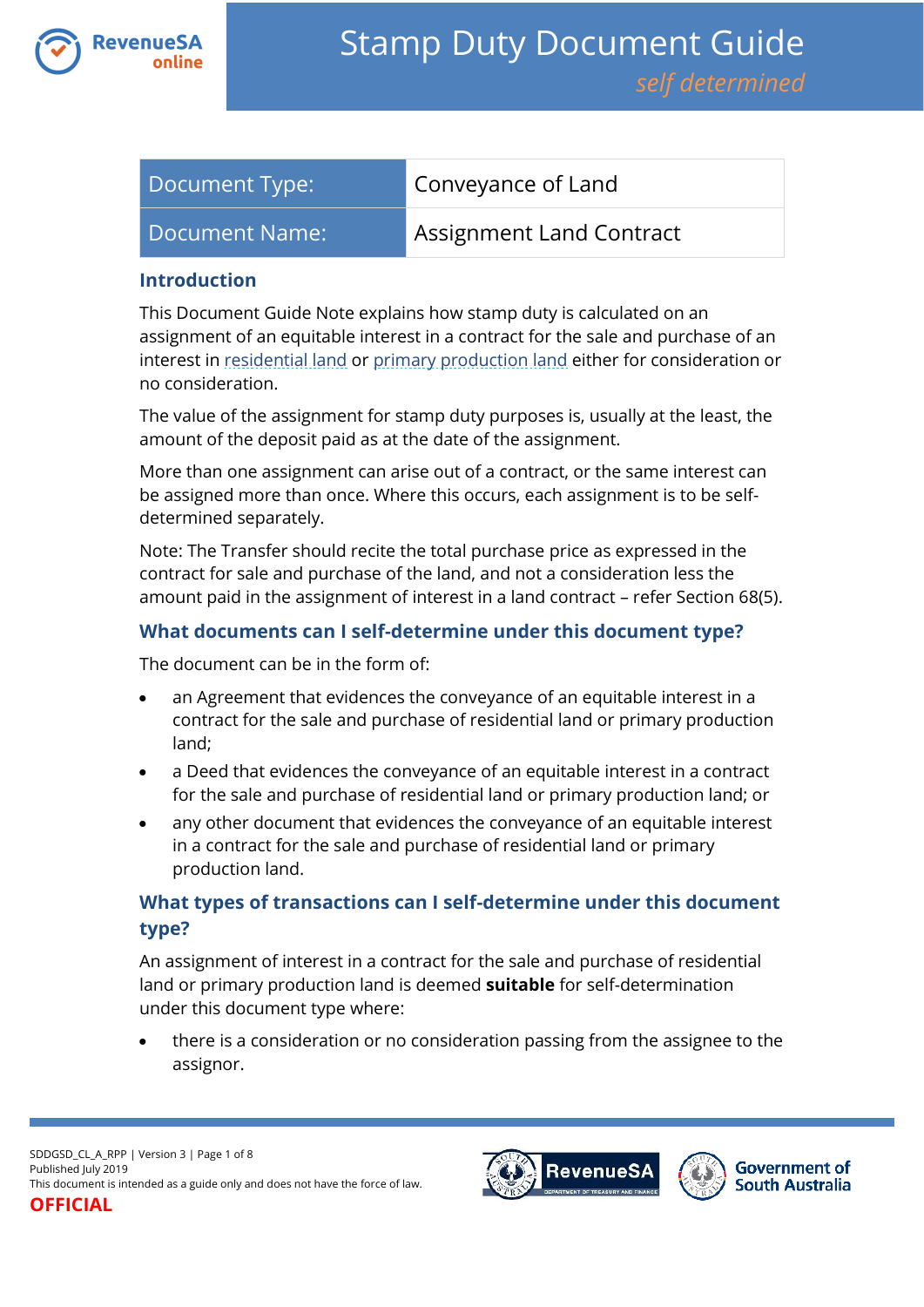

The document can be self-determined under this document type regardless of whether:

- the parties are related or unrelated; and/or
- the assignment is for a full interest or a fractional interest.

The following similar transactions cannot be self-determined under this document type:

An assignment of interest in a land contract for qualifying land, refer to the document type:

[Conveyance of Land | Assignment Land Contract](https://www.revenuesa.sa.gov.au/stampduty/stamp-duty-document-guide/self-determined/conveyance-of-land/sddgsd_cl_a_ql) – Qualifying Land

# **What evidence do I need to retain for audit purposes?**

For audit purposes, you will need to retain the following documentation either in paper form or electronic form:

- a copy of the documents that assigns the interest in the land contract;
- evidence that a stamp duty determination has been made (i.e. Certificate of Stamp Duty, Document ID or stamped document); and
- copy of the relevant contract for the sale and purchase of the residential land or primary production land

# **What Section(s) of the** *Stamp Duties Act 1923* **applies?**

- Section 2
- Section 60
- Section 60A
- Section 68(5)

### **What stamp duty is payable on this document?**

The assignment is chargeable with *ad valorem* conveyance stamp duty. The stamp duty is charged on either the **consideration** or **value** of the interest being assigned, WHICHEVER IS THE GREATER. Usually, the value of the assignment is, at least, the amount of the deposit paid as at the date of the assignment.

If the transfer is for no consideration, stamp duty is calculated on the **market value**.

The assignment document should state (if applicable) if the assignment consideration includes the amount of the deposit.

Where no deposit is paid and the contract is assigned for consideration, the stamp duty is charged on the consideration using the *ad valorem* conveyance rate of stamp duty.

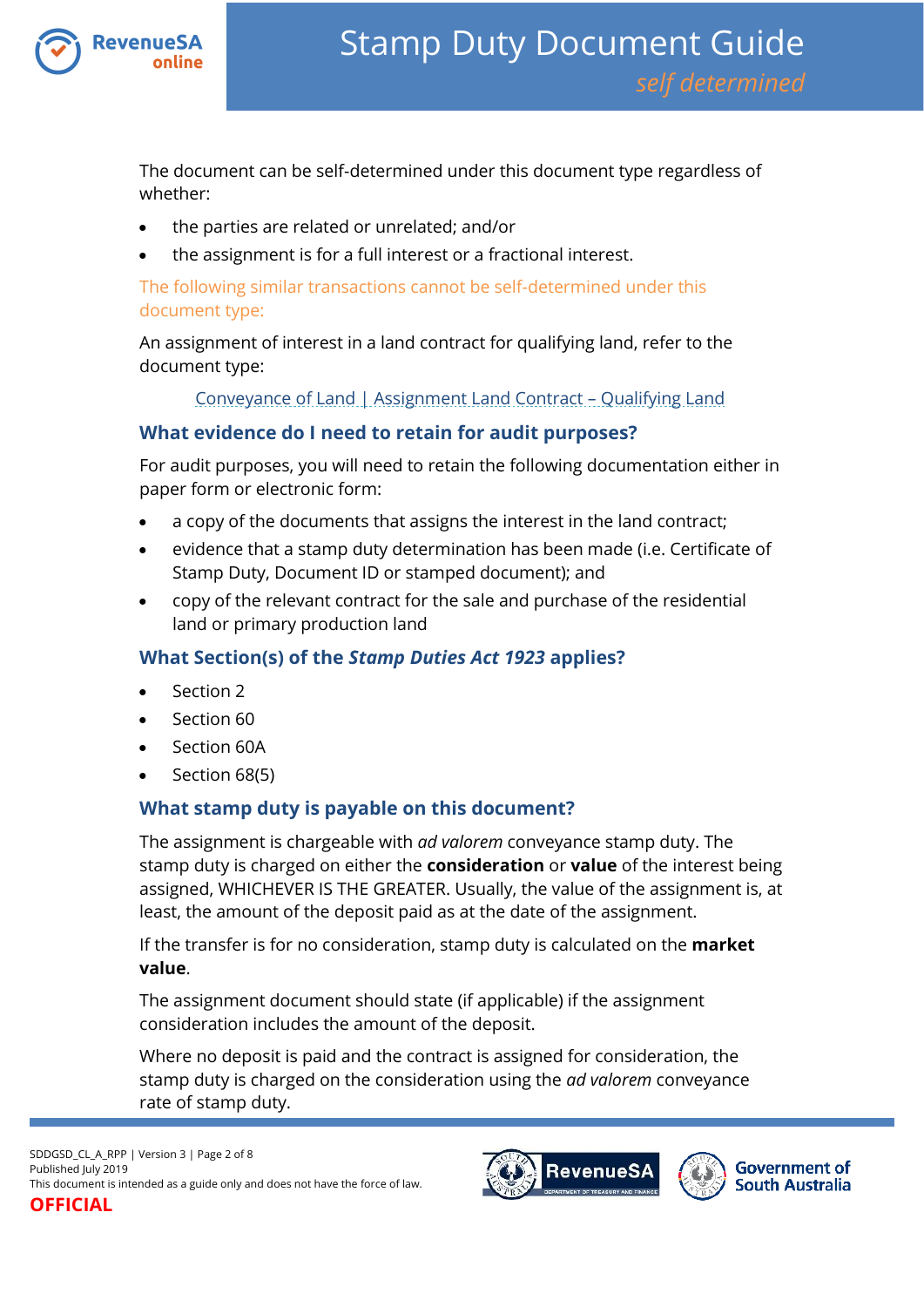

If the deposit in the contract for sale and purchase of the land is secured by a bank guarantee and the contract is now being assigned for a consideration, the stamp duty is charged on the consideration.

# For no consideration

Where the deposit in the contract for sale and purchase of the land is secured by a bank guarantee **and** the assignment document is drawn in Agreement or Deed, form and the assignment is for no consideration - the assignment is chargeable on a nominal **value** of \$1. The document is self-determined under these document types.

### **Examples**

Assignment of an interest in a contract for a consideration same as the deposit

Pam contracts to sell residential land to Jim for \$120 000 and a deposit of \$10 000 is paid.

Jim then assigns his interest in the contract to Bob for a consideration of \$10 000.

Stamp duty is calculated on the greater of the value of the deposit or the consideration. With this transaction, the value of the deposit is equal to the consideration of \$10 000 (i.e. \$100 stamp duty), i.e. the contact is being assigned for an amount equal to the deposit. The assignment of interest in the contract is determined under this document type.

At settlement, Bob pays Pam \$110 000 and the Transfer states \$120 000 in the consideration panel as per the contract. Stamp duty is charged on \$120 000 and the document is self-determined under the document type:

[Conveyance of Land | Residential Land/Primary Production Land](https://www.revenuesa.sa.gov.au/stampduty/stamp-duty-document-guide/self-determined/conveyance-of-land/sddgsd_cl_rpp)

Assignment of an interest in a contract for a consideration greater than the value of the deposit

Megan contracts to sell residential land to John for \$260 000 and a deposit of \$10 000 is paid.

John then assigns his interest in the contract to Fred for a consideration of \$20 000, which includes the deposit of \$10 000

As the consideration paid for the assignment is **greater** than the value of the deposit, *ad valorem* conveyance stamp duty is charged on \$20 000 (i.e. \$280 stamp duty).

SDDGSD\_CL\_A\_RPP | Version 3 | Page 3 of 8 Published July 2019 This document is intended as a guide only and does not have the force of law. **OFFICIAL**





**Government of South Australia**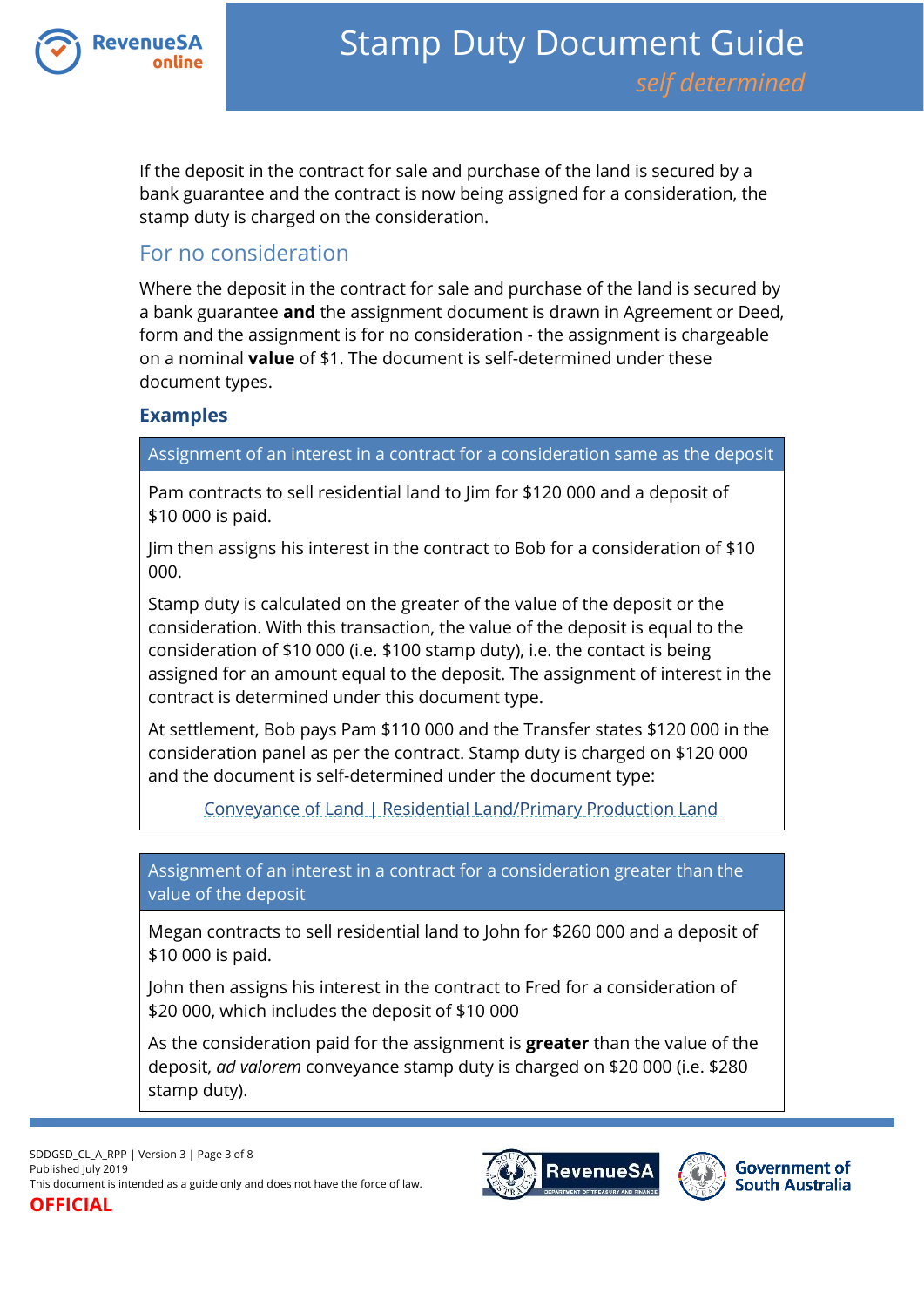

At settlement, Fred pays Megan \$250 000 and the Transfer states \$260 000 in the consideration panel as per the contract. Stamp duty is charged on \$260 000 and the document is self-determined under the document type:

[Conveyance of Land | Residential Land/Primary Production Land](https://www.revenuesa.sa.gov.au/stampduty/stamp-duty-document-guide/self-determined/conveyance-of-land/sddgsd_cl_rpp)

#### Assignment of an interest in a contract for less than the deposit

Lisa contracts to sell Primary Production Land to Pam for \$85 000 and a deposit of \$8000 is paid.

Pam then assigns her interest in the contract to Tom for \$2000.

Stamp duty is calculated on the value of the deposit, (\$8000). As this is **greater** than the consideration, *ad valorem* conveyance stamp duty is charged on \$8000 (i.e. \$80 stamp duty).

At settlement, Tom pays Lisa \$77 000 and the Transfer states \$85 000 in the consideration panel as per the contract. Stamp duty is charged on \$85 000 and the document is self-determined under the document type:

[Conveyance of Land | Residential Land/Primary Production Land](https://www.revenuesa.sa.gov.au/stampduty/stamp-duty-document-guide/self-determined/conveyance-of-land/sddgsd_cl_rpp)

Assignment of an interest in a contract for no consideration.

Frank contracts to sell residential land to purchaser Michael for \$385 000 and a deposit of \$10 000 is paid.

Michael then assigns his interest in the contract to Tom for no consideration.

Stamp duty is calculated on the value of the deposit, (\$10 000). As this is **greater** than the consideration, *ad valorem* conveyance stamp duty is charged on \$10 000 (i.e. \$100 stamp duty).

At settlement, Tom pays Frank \$375 000 and the Transfer states \$385 000 in the consideration panel as per the contract. Stamp duty is charged on \$385 000 and the document is self-determined under the document type:

[Conveyance of Land | Residential Land/Primary](https://www.revenuesa.sa.gov.au/stampduty/stamp-duty-document-guide/self-determined/conveyance-of-land/sddgsd_cl_rpp) Production Land

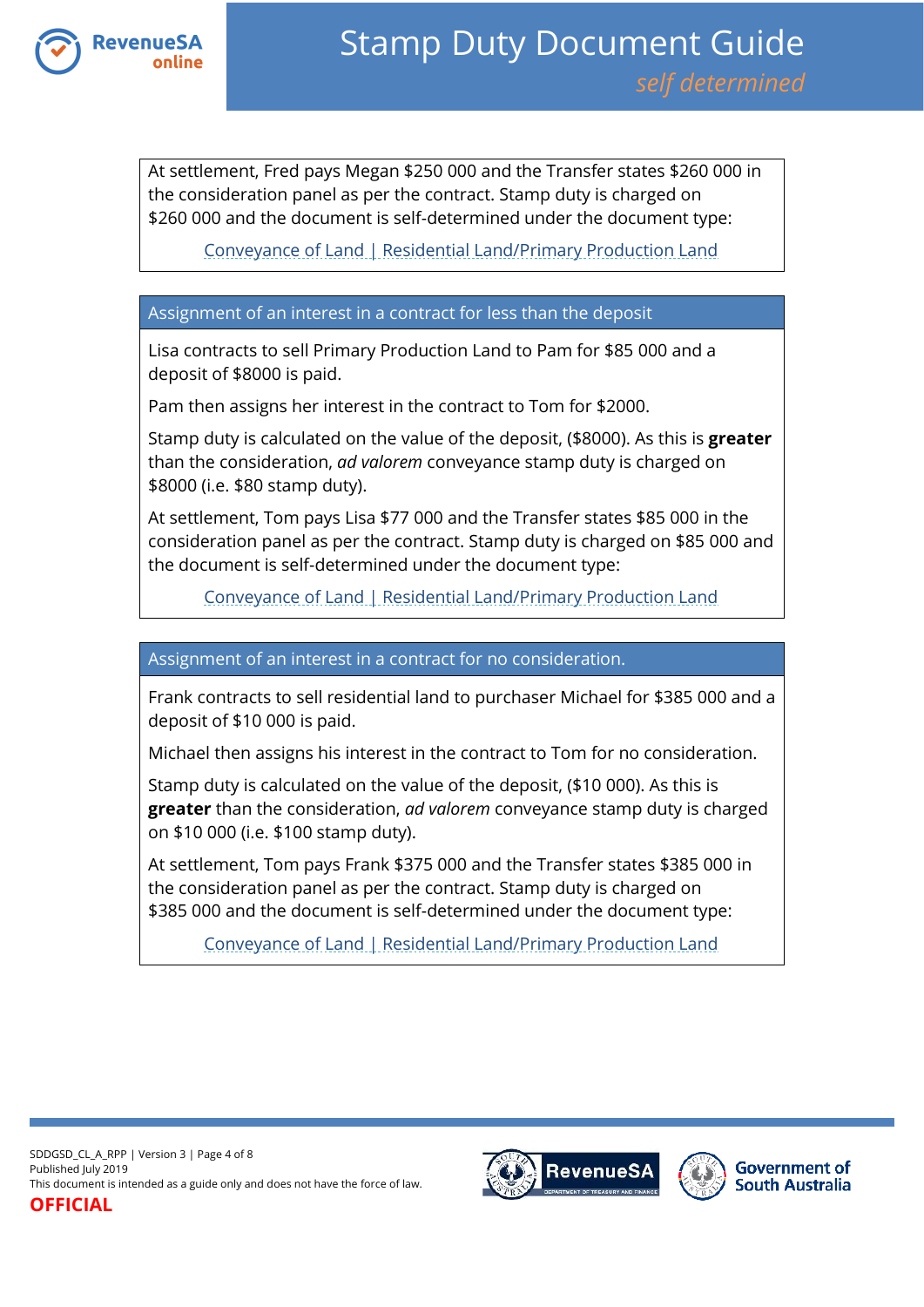

#### Multiple assignments resulting from the same contract

Ann contracts to sell 10 separately titled residential allotments to Bob for \$1 200 000 and pays a deposit of \$120 000 i.e.10%. Bob then assigns each allotment to 10 separate unrelated purchasers.

- Allotments 1 to 7, consideration is \$120 000 each, assigned for \$12 000 each
- Allotment 8, consideration is \$150 000 assigned for \$20 000
- Allotment 9, consideration is \$80 000, assigned for \$5 000
- Allotment 10, consideration is \$130 000, assigned for \$45 000

Duty is calculated as follows:

- Duty on the assignments for allotments 1-7 is calculated on the consideration of \$12 000 as this is equal to the value of the assigned interest.
- Duty on the assignment for allotment 8 is calculated on the consideration of \$20 000 as this is greater than the assigned value i.e.10% of \$150 000 is \$15 000.
- Duty on the assignment for allotment 9 is calculated on the value of \$8000 i.e. 10% of \$80 000 is \$8000, as this is greater than the consideration.
- Duty on the assignment for allotment 10 is calculated on the consideration of \$45 000 as this is greater than the assigned value i.e.10% of \$130 000 is \$13 000.

Section 67 does **not** apply to either the assignments or the transfers of land, **providing** the Commissioner is satisfied that there is no arrangement or understanding between the assignees/transferees to use any of the allotments together (i.e. this is not considered to be substantially one transaction or one series of transactions).

Note: The value for each assignment is calculated as a proportion of the total deposit paid compared to the consideration paid for the particular allotment.

The amounts recited in the consideration panel of each of the 10 transfers must add up to the contract consideration.

#### Series of Assignments resulting from the same contract

Jo contracts to sell residential land to Fred and a deposit of \$10 000 is paid.

Fred assigns his interest in the contract to Dave for a consideration of \$20 000. As the consideration is **greater** than the value, stamp duty is charged on



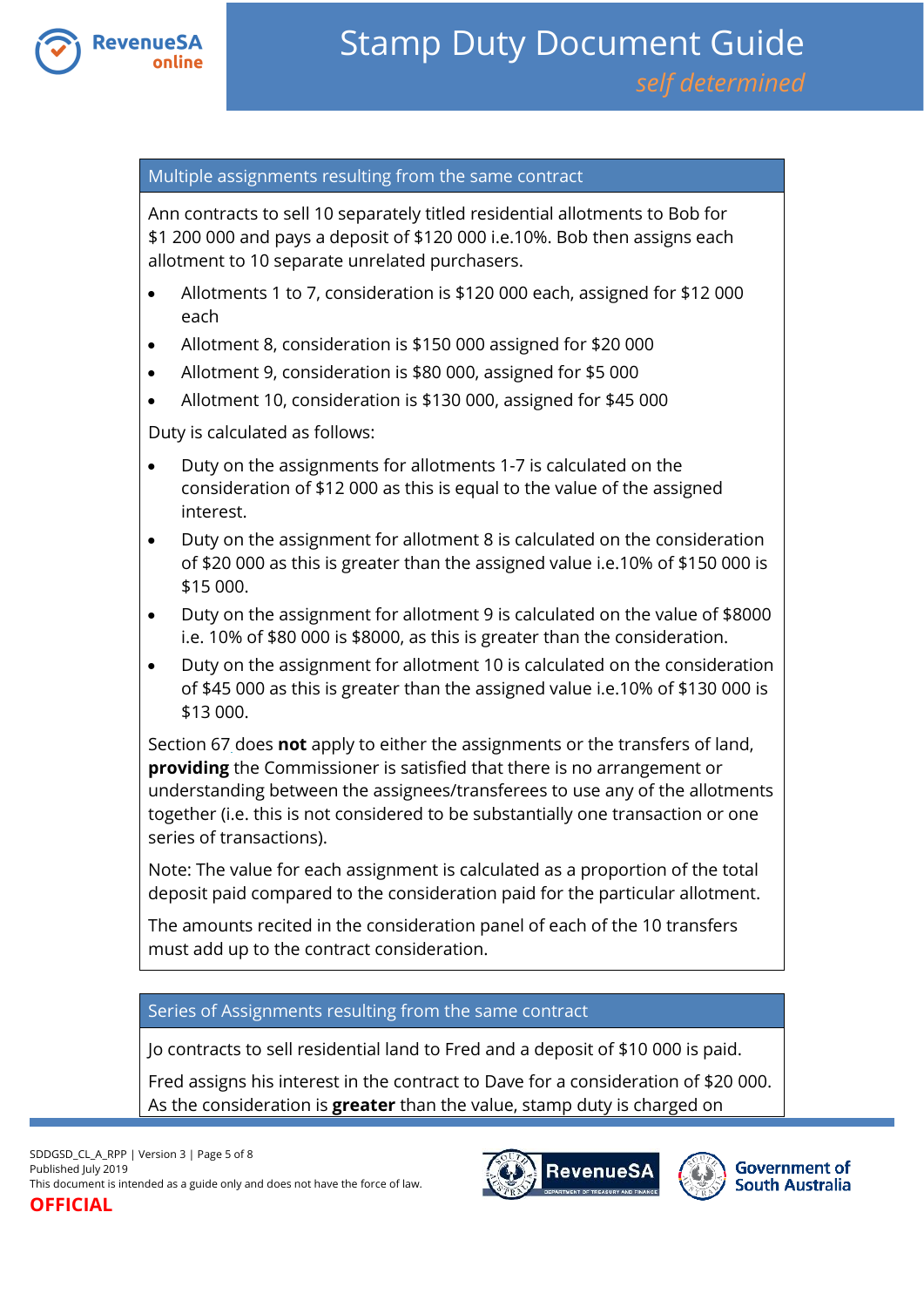

\$20 000 using the *ad valorem* conveyance rate of stamp duty (i.e. \$280 stamp duty).

Dave then assigns his interest to Helen for a consideration of \$15 000, *ad valorem* conveyance stamp duty is charged on the consideration of \$15 000 (i.e. \$180 stamp duty).

#### Assignment secured by a deposit guarantee

Greg contracts to sell residential land to Mark for \$555 000 and agrees to a deposit of \$55 000. Mark secures this deposit by way of a deposit guarantee.

Mark assigns his interest in the contract to Tracy. This must be self-determined under the document type:

### [Conveyance of Land | Assignment Land Contract](https://www.revenuesa.sa.gov.au/stampduty/stamp-duty-document-guide/self-determined/conveyance-of-land/sddgsd_cl_a_rpp)

As no monetary deposit has been paid, the assignment is chargeable with \$1 stamp duty. Enter a nominal consideration of \$100 or less in RevenueSA Online (but not \$0). The contract is deemed to have a nominal value and cannot have a nil value.

Note: Deposit guarantee is also known as a bank guarantee or similar.

#### Assignment of an interest in a contract for no consideration

Pam contracts to sell residential land to Jim for \$120 000 and a deposit of \$10 000 is paid.

Jim then assigns his interest in the contract to Bob for **no** consideration.

Stamp duty is calculated on the value of the deposit (\$10 000) using the *ad valorem* voluntary conveyance rate of stamp duty (i.e. \$100 stamp duty). The assignment of interest in the contract is determined under this document type.

At settlement Bob pays Pam \$110 000 and the Transfer states \$120 000 in the consideration panel as per the contract. Stamp duty is charged on \$120 000 and the document is self-determined under the document type:

[Conveyance of Land | Residential Land/Primary Production Land](https://www.revenuesa.sa.gov.au/stampduty/stamp-duty-document-guide/self-determined/conveyance-of-land/sddgsd_cl_rpp)



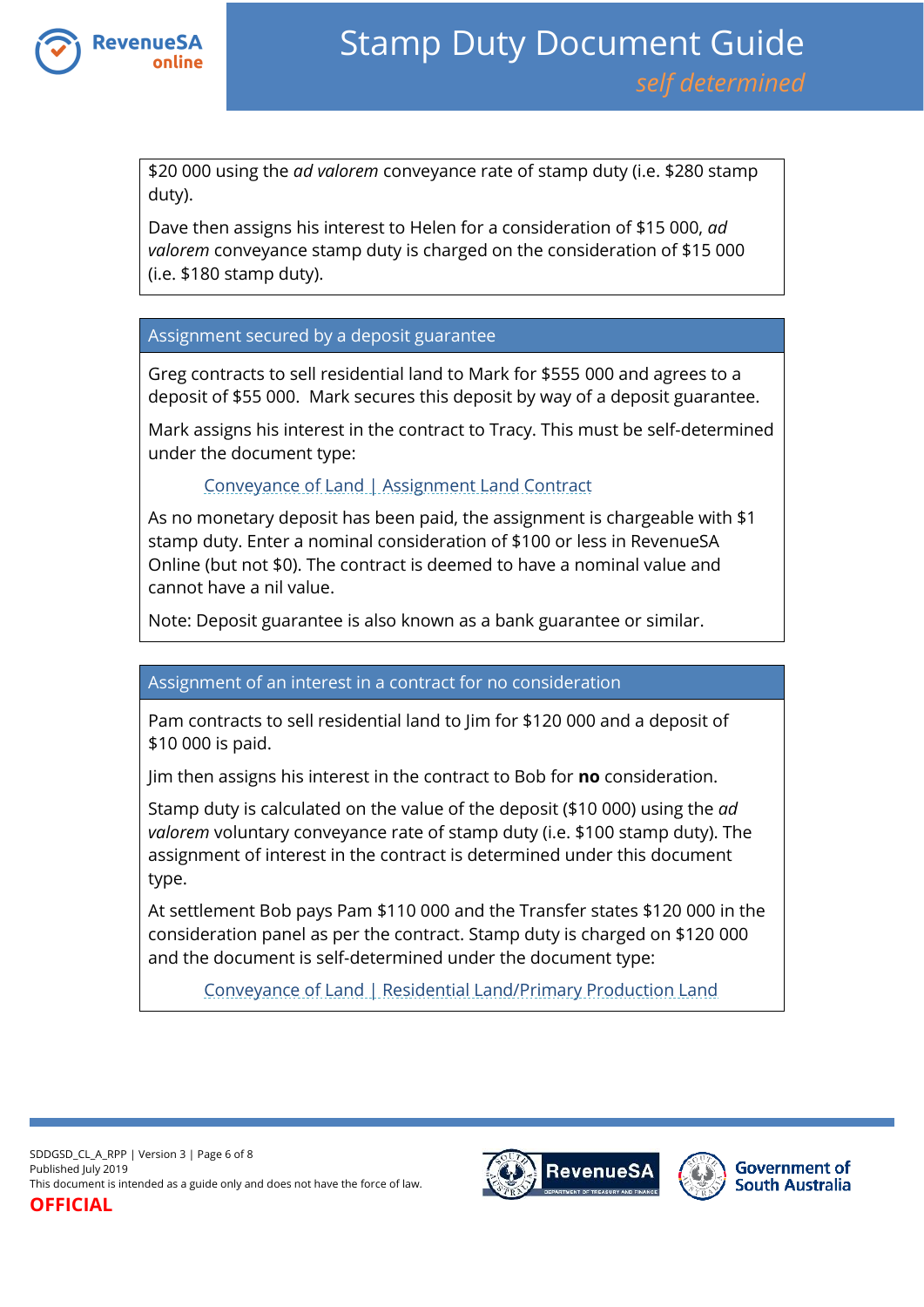

#### Assignment of a half interest for no consideration

Lisa contracts to sell residential land to Pam for \$85 000 and a deposit of \$8000 is paid.

Pam then assigns a half interest in the contract to Tom for no consideration.

Stamp duty is calculated on the value of half of the deposit (\$4000) using the *ad valorem* voluntary conveyance rate of stamp duty (i.e. \$40 stamp duty).

At settlement Tom pays Lisa \$77 000 and the Transfer states \$85 000 in the consideration panel as per the contract. Stamp duty is charged on \$85 000 and the document is self-determined under the document type:

[Conveyance of Land | Residential Land/Primary Production Land](https://www.revenuesa.sa.gov.au/stampduty/stamp-duty-document-guide/self-determined/conveyance-of-land/sddgsd_cl_rpp)

#### Multiple assignments resulting from the same contract

Ann contracts to sell 10 separately titled residential allotments to Bob for \$1 200 000 and pays a deposit of \$120 000, i.e. 10%. Bob then assigns each allotment to 10 separate unrelated purchasers for no consideration.

- Allotments 1 to 7, consideration is \$120 000 each, assigned for no consideration
- Allotment 8, consideration is \$150 000 assigned for no consideration
- Allotment 9, consideration is \$80 000, assigned for no consideration
- Allotment 10, consideration is \$130 000, assigned for no consideration

Duty is calculated as follows:

- Duty on the assignments for allotments 1-7 is calculated on \$12 000 as this is the value of the assigned interest, i.e. 10% of \$120 000
- Duty on the assignment for allotment 8 is calculated on \$15 000 as this is the value of the assigned interest, i.e. 10% of \$150 000
- Duty on the assignment for allotment 9 is calculated on \$8000 as this is the value of the assigned interest, i.e. 10% of \$80 000
- Duty on the assignment for allotment 10 is calculated on \$13 000 as this is the value of the assigned interest, i.e. 10% of \$130 000 is \$13 000.

Note: the value of the assigned interests totals \$120 000 which is equivalent to the deposit.